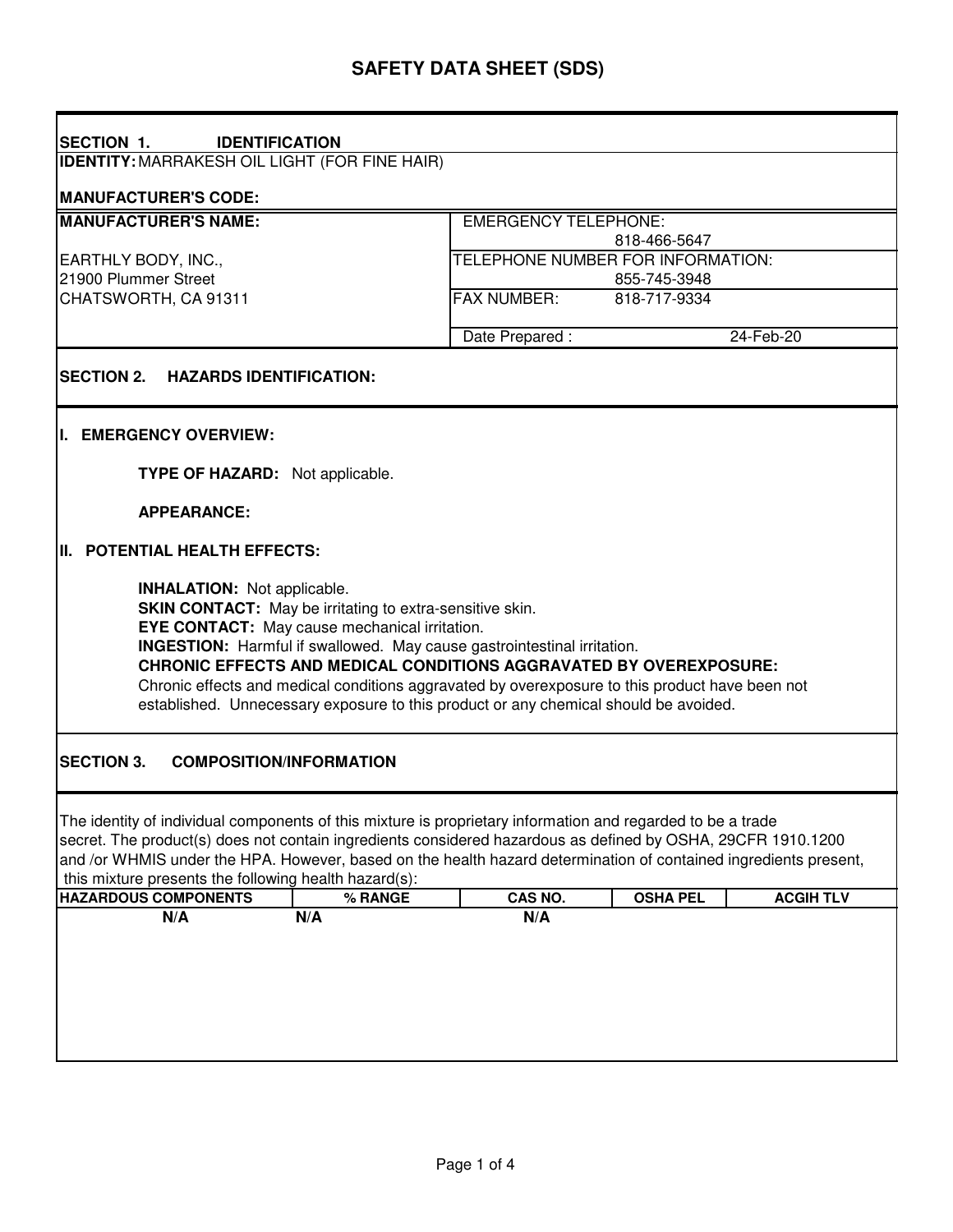# **SAFETY DATA SHEET (SDS)**

| MANUFACTURER'S NAME:<br>EARTHLY BODY, INC., 21900 Plummer Street CHATSWORTH CA 91311                                                                                           |  |  |  |
|--------------------------------------------------------------------------------------------------------------------------------------------------------------------------------|--|--|--|
| <b>INFORMATION/EMERGENCY NO.</b><br>818-466-5647                                                                                                                               |  |  |  |
| MARRAKESH OIL LIGHT (FOR FINE HAIR)<br><b>NAME OF PRODUCTS:</b>                                                                                                                |  |  |  |
| <b>SECTION 4.</b><br><b>FIRST AID MEASURES:</b>                                                                                                                                |  |  |  |
| <b>INHALATION:</b> Not applicable.                                                                                                                                             |  |  |  |
| <b>SKIN:</b> If irritation is experienced, wash exposed area thoroughly with water. If irritation persists, get<br>medical assistance.                                         |  |  |  |
| <b>EYES:</b> Flush with plenty of water for 15 minutes, if irritation persists, get medical assistance.                                                                        |  |  |  |
| <b>INGESTION:</b> Do not induce vomiting, drink 3-4 glasses of water. Get prompt medical attention.                                                                            |  |  |  |
| <b>FIRE FIGHTING MEASURES:</b><br><b>SECTION 5.</b>                                                                                                                            |  |  |  |
| <b>FLAMMABILITY CLASSIFICATION:</b><br>not flammable<br><b>FLASH POINT: not applicable</b>                                                                                     |  |  |  |
| Foam, $CO2$ , water fog, sand/earth.<br><b>EXTINGUISHING MEDIA:</b>                                                                                                            |  |  |  |
| <b>UNUSUAL FIRE AND EXPLOSION HAZARDS:</b> Not applicable.                                                                                                                     |  |  |  |
| <b>SPECIAL FIRE FIGHTING PROCEDURES:</b> Must wear NIOSH approved self-contained breathing<br>apparatus and protective clothing. Cool fire exposed container with water spray. |  |  |  |
| <b>SECTION 6.</b><br><b>ACCIDENTAL RELEASE MEASURES:</b>                                                                                                                       |  |  |  |
| STEPS TO BE TAKEN IN CASE MATERIAL IS RELEASED OR SPILLED: Caution! Floor may become<br>slippery. Absorb spilled material with inert material such as sawdust, sand or earth.  |  |  |  |
| <b>DISPOSAL METHOD:</b> Sweep up and dispose of in accordance with Federal, State and local regulations.                                                                       |  |  |  |
| <b>SECTION 7.</b><br><b>HANDLING AND STORAGE:</b>                                                                                                                              |  |  |  |
| <b>USAGE PRECAUTIONS:</b> Use as directed.                                                                                                                                     |  |  |  |
| STORAGE PRECAUTIONS: Protect containers against physical damage. Keep closed until used.<br>Store in a dry place at ambient temperatures. Keep out of reach of children.       |  |  |  |
| <b>OTHER PRECAUTION:</b><br>N/A                                                                                                                                                |  |  |  |
|                                                                                                                                                                                |  |  |  |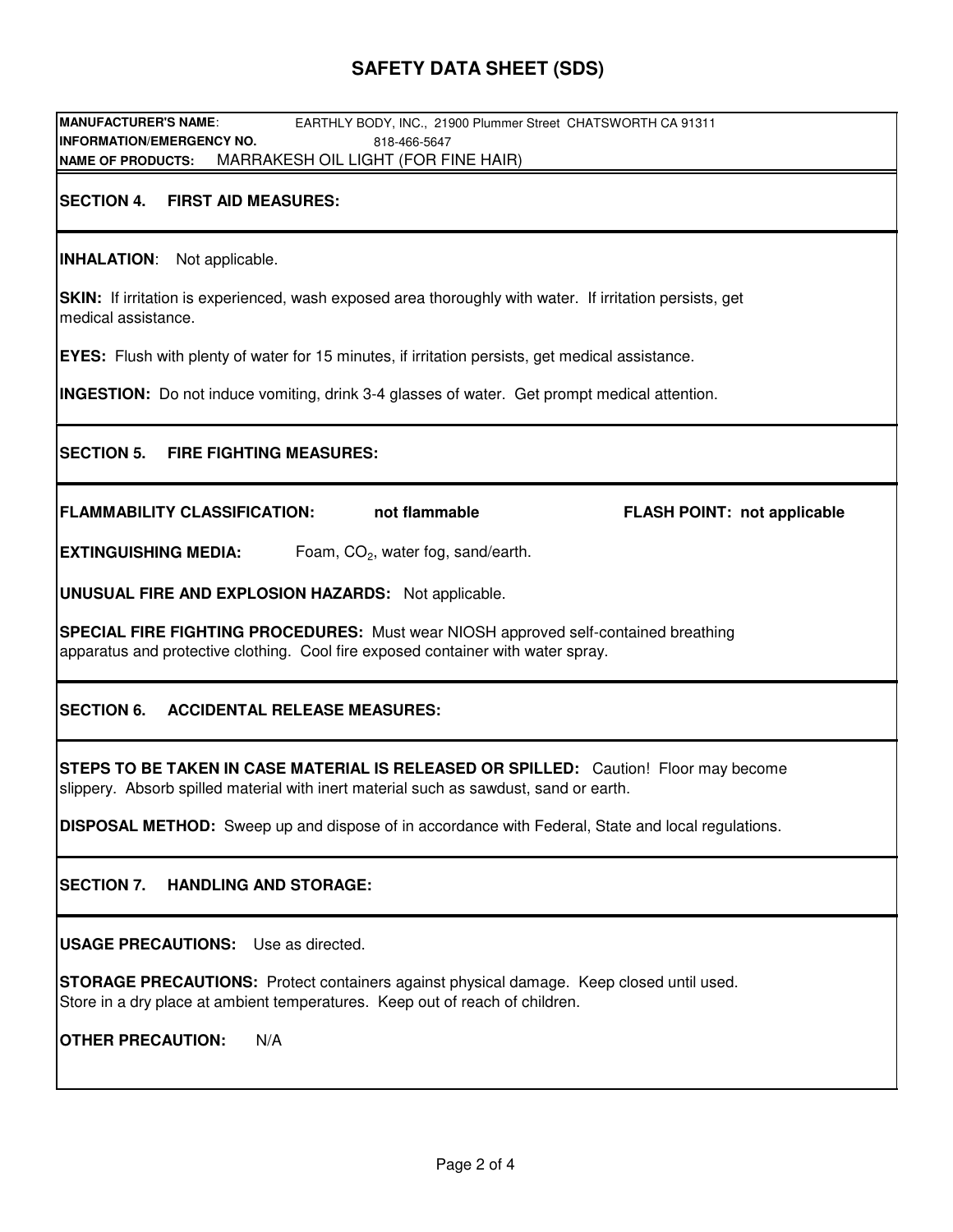# **SAFETY DATA SHEET (SDS)**

| <b>MANUFACTURER'S NAME:</b><br>EARTHLY BODY, INC., 21900 Plummer Street CHATSWORTH CA 91311                            |  |  |  |
|------------------------------------------------------------------------------------------------------------------------|--|--|--|
| <b>INFORMATION/EMERGENCY NO.</b><br>818-466-5647                                                                       |  |  |  |
| MARRAKESH OIL LIGHT (FOR FINE HAIR)<br><b>NAME OF PRODUCTS:</b>                                                        |  |  |  |
| <b>EXPOSURE CONTROLS AND PERSONAL PROTECTION:</b><br><b>SECTION 8.</b>                                                 |  |  |  |
| <b>ENGINEERING CONTROL:</b><br>Not required.                                                                           |  |  |  |
| <b>RESPIRATION PROTECTION:</b> Not applicable.                                                                         |  |  |  |
| <b>PROTECTIVE GLOVES:</b> Not required.                                                                                |  |  |  |
| <b>EYE AND FACE PROTECTION: Not required.</b>                                                                          |  |  |  |
| <b>HYGIENIC WORK PRACTICES:</b> No special practices noted. No eating or drinking while working with<br>this material. |  |  |  |
| SECTION 9. PHYSICAL AND CHEMICAL PROPERTIES:                                                                           |  |  |  |
| <b>BOILING RANGE:</b><br><b>VAPOR DENSITY:</b><br><b>LIGHTER THAN AIR</b><br><b>XHEAVIER</b>                           |  |  |  |
| Not determined.<br><b>EVAPORATION RATE:</b><br><b>FASTER X SLOWER, THAN ETHER</b>                                      |  |  |  |
| <b>APPEARANCE:</b><br>TRANSLUCENT, SEMI VISCOUS LIQUID                                                                 |  |  |  |
| <b>ODOR/TASTE:</b><br><b>CHARACTERISTIC</b>                                                                            |  |  |  |
| <b>SOLUBILITY IN WATER:</b><br><b>NOT SOLUBLE</b>                                                                      |  |  |  |
| N/A<br>pH (range):                                                                                                     |  |  |  |
| <b>Specific Gravity:</b><br>$0.95 + 0.02$                                                                              |  |  |  |
| <b>VISCOSITY (range):</b> 500 - 1,500 cps, RVT (#4@20, 25*C)                                                           |  |  |  |
| SECTION 10. STABILITY AND REACTIVITY:                                                                                  |  |  |  |
| STABILITY: UNSTABLE<br><b>STABLE</b><br><b>X</b>                                                                       |  |  |  |
| <b>INCOMPATIBILITY (MATERIALS TO AVOID):</b><br>Strong acids and oxidizing agents.                                     |  |  |  |
| <b>HAZARDOUS DECOMPOSITION PRODUCTS:</b><br>None                                                                       |  |  |  |
| HAZARDOUS POLYMERIZATION: ____ MAY OCCUR X<br><b>WILL NOT OCCUR</b>                                                    |  |  |  |
| <b>CONDITIONS TO AVOID:</b> Extreme temperatures.                                                                      |  |  |  |